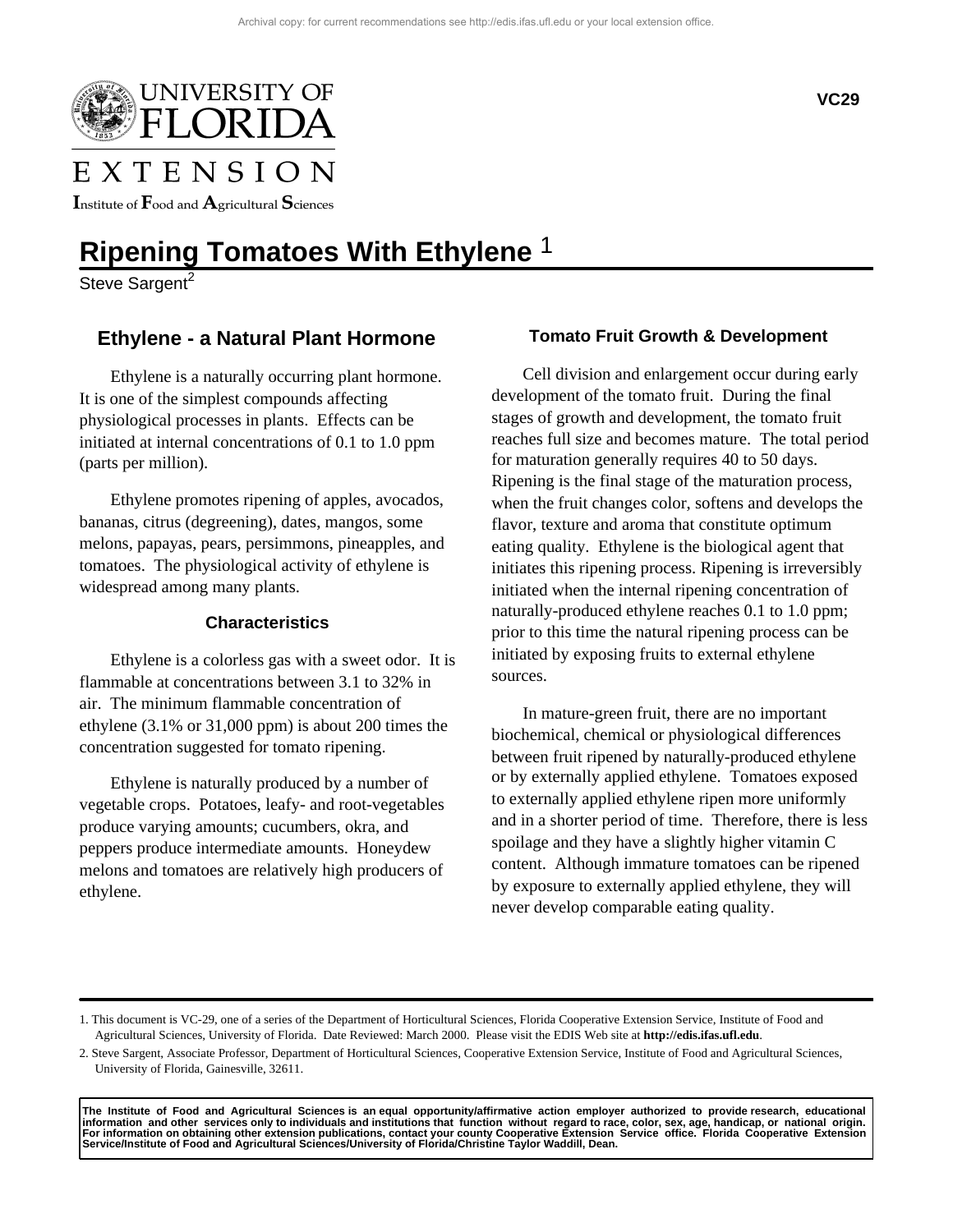#### Ripening Tomatoes With Ethylene 2

#### **Ripening Conditions**

### **Optimum conditions for initiating ripening are:**

1. A fairly air-tight enclosure for maintaining the desired atmosphere. Enclosures range from inflated plastic to permanent ripening rooms fabricated from aluminum-clad urethane panels.

2. Room temperature maintained at 20 to 25°C (68 to 77°F) and 85 - 90% relative humidity.

3. Exposure to ethylene for 24 to 48 hours. Tomatoes 5 x 6 or larger require less time and frequently don't benefit from an exposure period as ripening has already been initiated. Smaller fruit (7 x 7) and the less mature ones, may require an exposure period greater than 48 hours.

4. Carbon dioxide concentrations of less than 4%. Air-tight rooms should be opened and completely aired at 12-hour intervals to prevent accumulation of carbon dioxide.

5. Ethylene at 100 to 150 ppm if carbon dioxide levels are controlled; there is no sound basis for higher concentrations. While rooms are closed, internal fans should be used to insure uniform distribution of ethylene.

#### **Methods for Initiating Ripening**

Pressurized cylinders of technical grade ethylene, or generators are suitable for ripening initiation. Methods of application are shot, generator, and flow-thru or trickle.

1. **Shot method** : Placement of ethylene in the ripening room or transport vehicle, which is then closed for a period of time.

a. Tank weight - this is the most widely used shot method in Florida. A cylinder of ethylene is secured on a balance and weighed as the gas is released into the ripening room. Injection ports are provided for metering ethylene into the ripening rooms, but these ports are often not used because they restrict the rapid flow of ethylene. Tank-weighing and rapid application, which bypasses tie injection port, can be dangerous.

b. Lecture bottle or refillable small tank - these containers of ethylene are placed in the ripening room and their entire contents allowed to escape in the room over a period of a few minutes. This method is more costly and filling the tanks with the proper amount of ethylene is very difficult.

c. Slow release - ethylene is released at a very slow rate by means of a pressure regulator and flow meter. For example, if 4 cubic feet of ethylene are needed, the gas will be allowed to flow for 8 minutes at a rate of 1/2 cu. ft. (cubic foot) per minute. This method is more accurate than other shot methods.

2. **Generator:** Catalytic generators that produce ethylene are widely used for tomato ripening in Florida. Generators convert ethyl alcohol to ethylene and water in the presence of heat and a catalyst. However, only a manufacturer formulated concentrate can be used in currently available generators. Ethylene from generators is slowly released and does not reach dangerous concentrations when used as suggested by the manufacturer. One quart of concentrate should yield from 10-12 ounces of ethylene gas. The manufacturer suggests using 2 quarts of concentrate in an 8,000 to 10,000 cu. ft. room. The cost of operating generators is relatively high due to the cost of concentrate, frequency of room ventilation to remove carbon dioxide, and the compulsion of operators to use excess amounts of the concentrate.

Some operators claim "pan gassing" (pouring some of the concentrate in a pan or on the floor and allowing it to evaporate) is effective in ripening initiation. Pan gassing produces only alcohol vapor which has no effect upon ripening initiation.

3. **Flow - thru or trickle:** Ethylene is blended with outside air to a concentration of 150 ppm, and this mixture is passed through the ripening room at a minimum rate of one room change each 6 hours. This concentration of ethylene is sufficient to initiate ripening, and changing the air within the room each 6 hours keeps the carbon dioxide below 2%. A higher air rate would further reduce the carbon dioxide level, but would require additional ethylene.